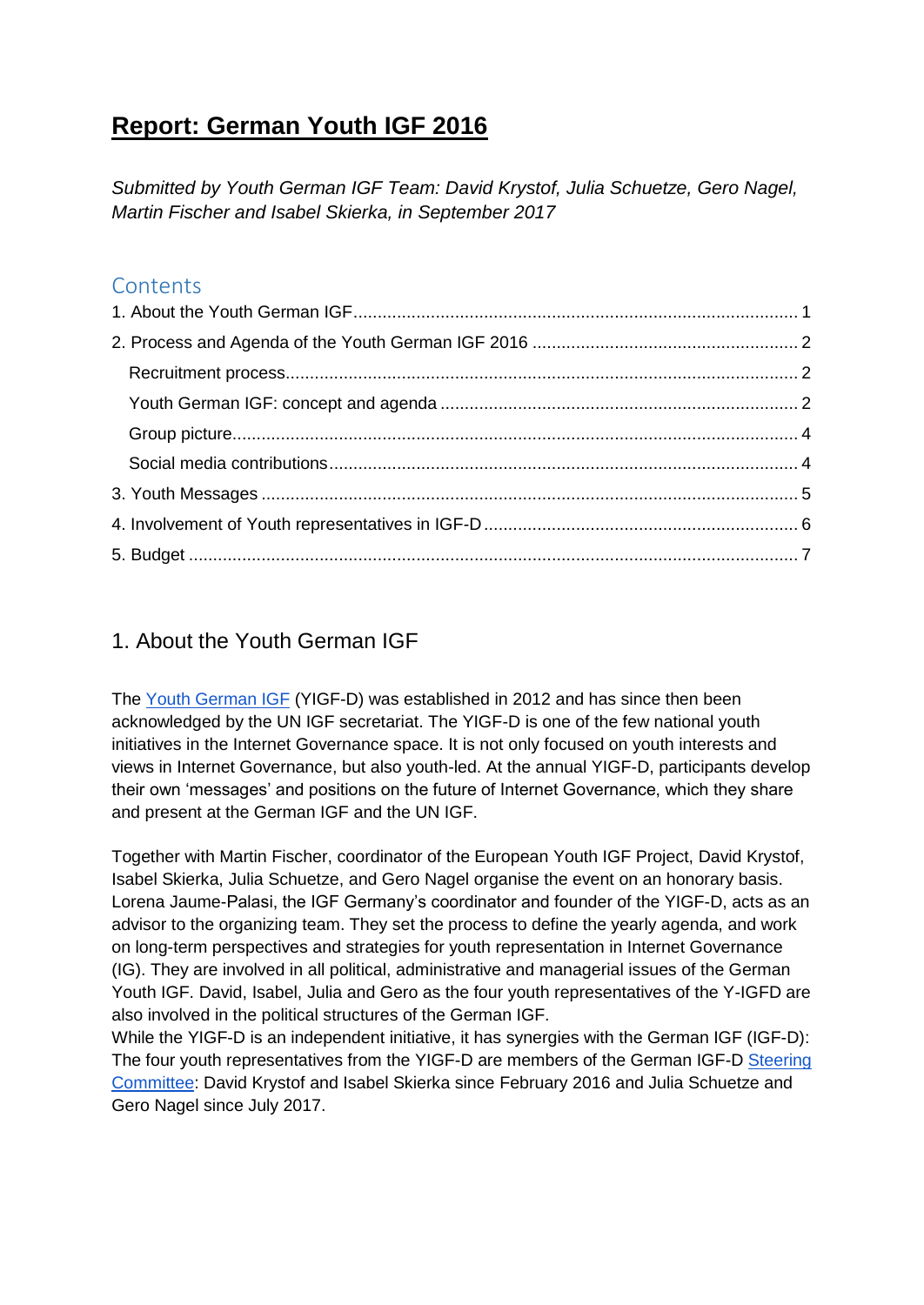# <span id="page-1-0"></span>2. Process and Agenda of the Youth German IGF 2016

The YIGF-D 2016 took place on 8 September 2016 as a one-day workshop on the day before the German IGF (IGF-D). On the following day, the organizing team and YIGF-D participants collectively participated in the German IGF-D event.

The YIGF-D 2016 engaged a group of 18 participants aged between 16 and 27 into discussions about the future of IG, served as a platform to develop common Youth positions on pressing IG issues, and thereby prepared them for the IGF-D event on the following day. A major outcome from the YIGF-D 2016 were the 'Youth messages from Berlin' (see below), which youth representative David Krystof presented in front of the audience at the IGF-D.

### <span id="page-1-1"></span>Recruitment process

Participation in the YIGF-D 2016 was free of charge. We awarded fellowships to successful candidates which covered travel and accommodation costs, as well as all IGF-related costs in Berlin (see budget below). The YIGF-D was fully funded through the Erasmus+ youth participation grant of the European Union, as part of the European Youth IGF project.

We published an open call for applications in August 2016 on the YIGF-D website and distributed the call via social media channels (mainly Twitter and Facebook), as well as diverse Email lists. We also advertised the event at internet politics related gatherings and youth events in Berlin.

The programme attracted young people from all walks of life, pupils, students and young entrepreneurs, with a diverse background in internet governance. Some of the participants worked on their MA thesis on an internet governance topics, others had not been familiar with the topic before.

#### <span id="page-1-2"></span>Youth German IGF: concept and agenda

The YIGF-D took place as a one-day workshop at a co-working space in Berlin. In an introduction round, each of the participants pointed out one or two topics that they were most interested in, and which we returned to throughout the group discussions. Three external speakers introduced the participants to IG issues and processes, as well as to some topics discussed at the IGF-D, such as cyber security. All speaker sessions left ample time for interactive discussion and debate within the group and with the speakers.

### **Agenda:**

#### **Wednesday**

19:30 Dinner for all participants in the restaurant 'Fuchs & Elster', Berlin

#### **Thursday**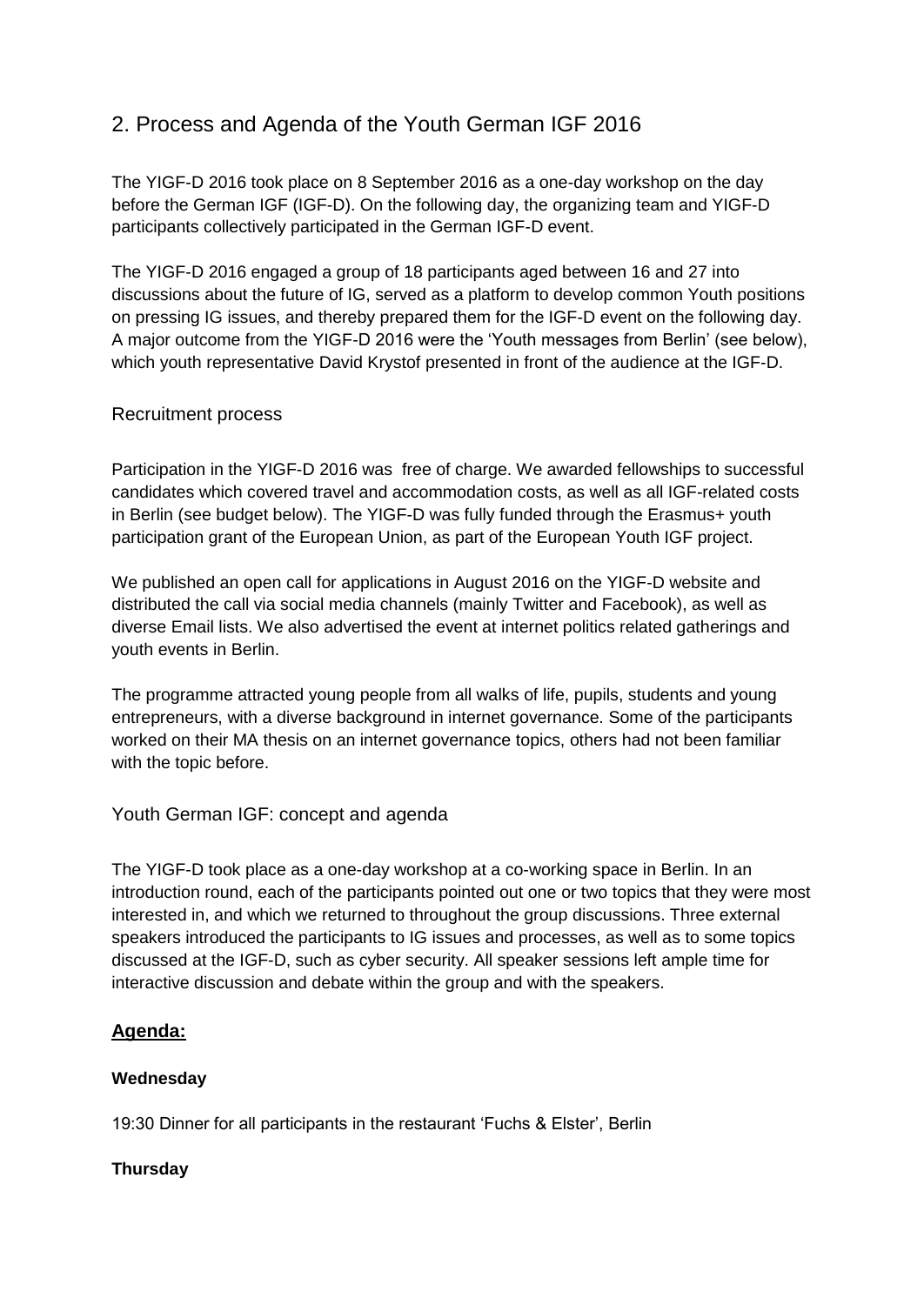8:30 Breakfast at the hotel

9:00 Transfer to St. Oberholz (Event location)

9:30

Welcome // Introduction round // Collecting issues of interest

10:15

Presentation by Jörn Pohl, staffer at German Bundestag, office of Konstantin von Notz, Bündnis '90 die Grünen: "Overview of the current net politics debate and insights into political agenda setting" (20 min). Stakeholder group: Government (parliament).

Discussion with participants (40 minutes)

 $11:15$ Break

11:30

Presentation by Julia Pohle, Berlin Social Science Center and Co-Chair at GigaNet Topic: Internet Governance - What is it and how does it work? (30 minutes). Stakeholder group: Academia.

Team debate: participants form two teams and argue for or against a stronger role of the United Nations in Internet Governance processes

13:15 Debriefing

13:30 Lunch

14:30

Presentation by Hauke Gierow, Journalist at online publication golem.de Topic: Crypto Wars and Lawful hacking (mirroring the topic of one of the four panels at the IGF Germany) (30 minutes). Stakeholder group: Civil Society.

Discussion with participants (45 minutes)

16:15 Break

16:45 Debriefing, Drafting the 'Youth messages from Berlin'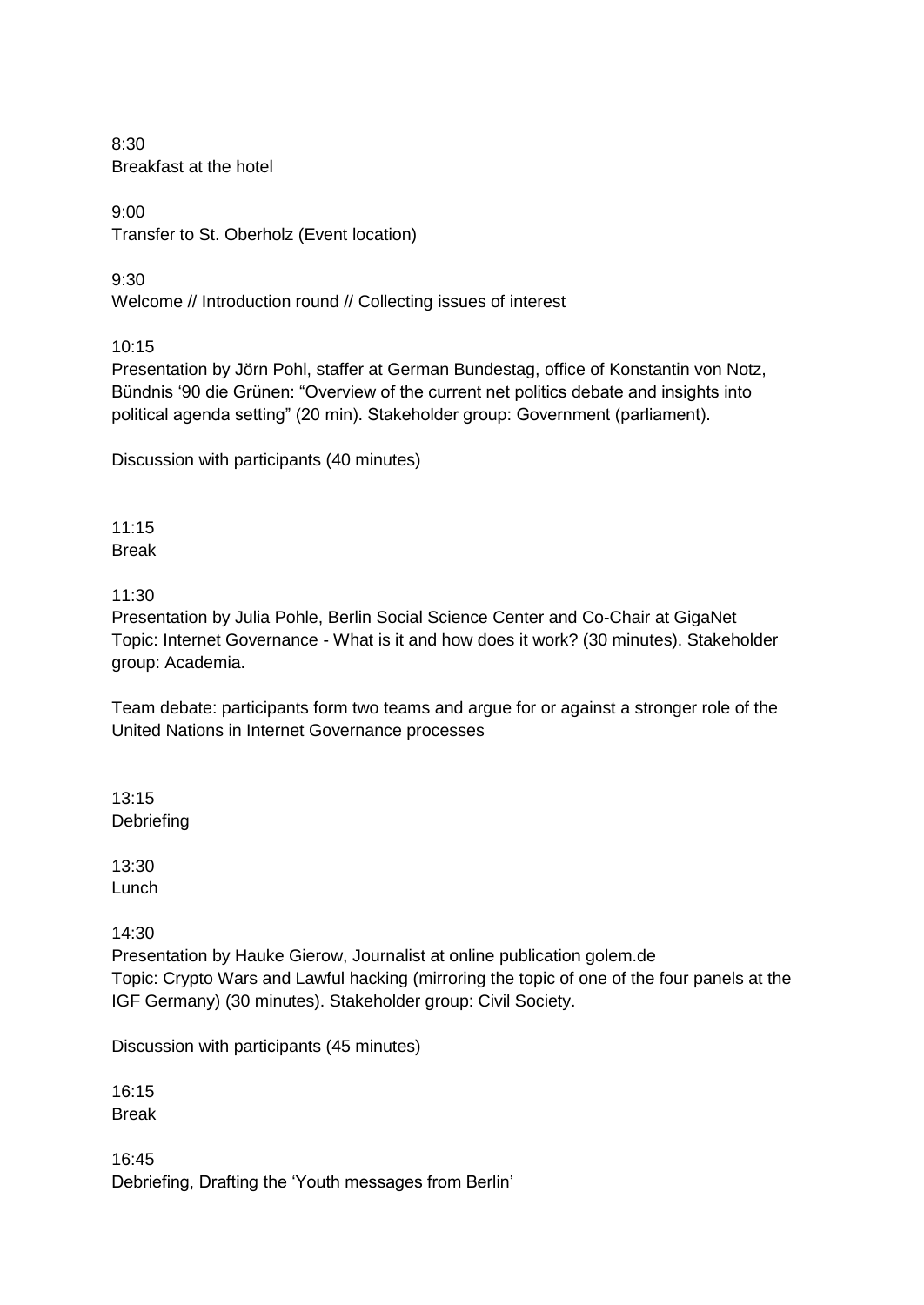Preparation for the IGF-D

19:30 Wrapping up, Transfer to Dinner restaurant

### **Friday**

10:00 Participation in the German IGF

16:00 Departure

## <span id="page-3-0"></span>Group picture



<span id="page-3-1"></span>Social media contributions

The YIGF-D has an own Twitter Account: [https://twitter.com/jugend\\_igf\\_d](https://twitter.com/jugend_igf_d) and Facebook page [https://de-de.facebook.com/jugend.igf.d/.](https://de-de.facebook.com/jugend.igf.d/)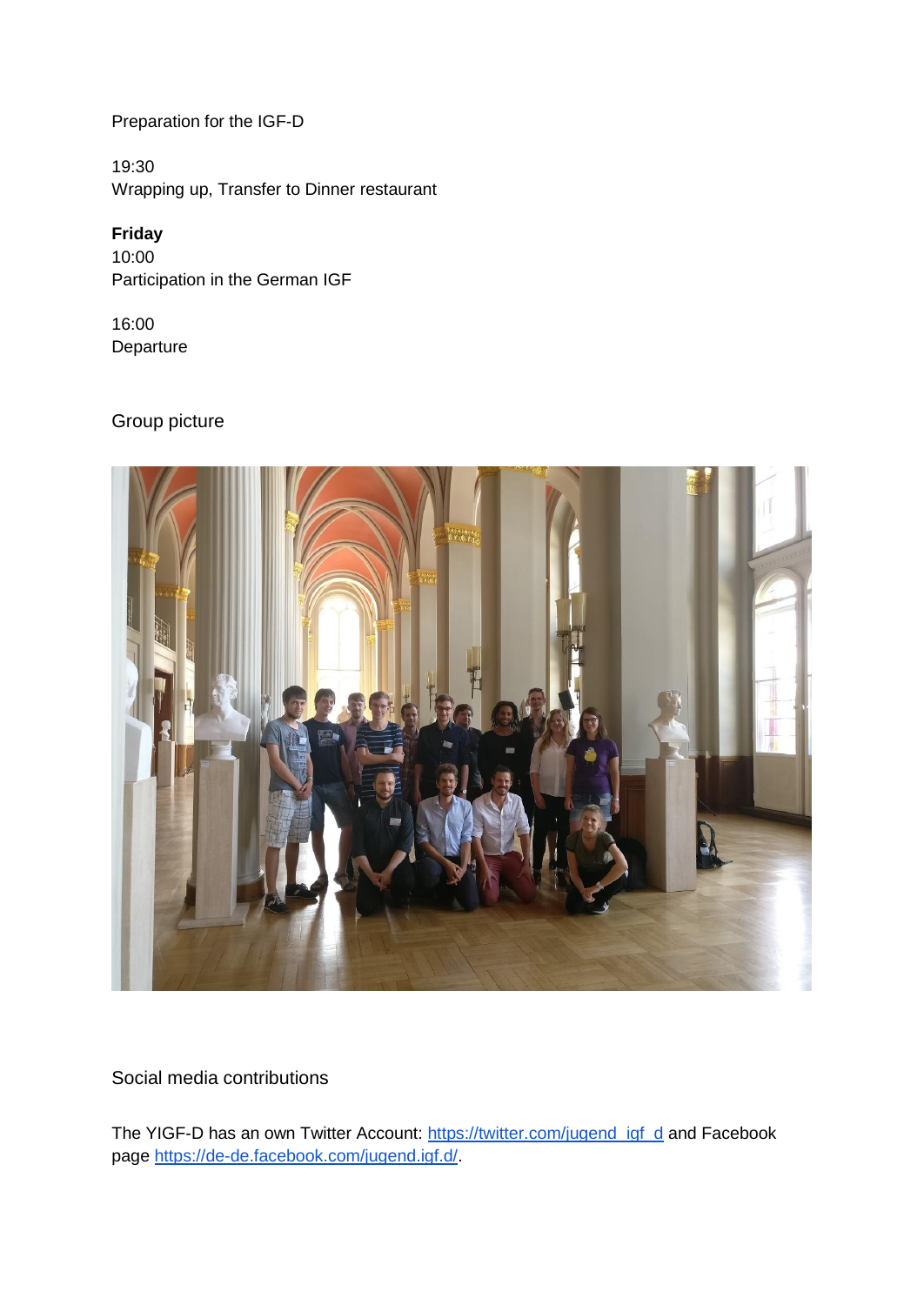The Twitter profile has been visited 406 times, and the profile has had 4.219 Tweet Impressions related to the YIGF-D 2016.

Below are four of the most notable Tweets about the YIGF-D 2016 event:

- [https://twitter.com/jugend\\_igf\\_d/status/773797177575505920](https://twitter.com/jugend_igf_d/status/773797177575505920)
- <https://twitter.com/JoernPL/status/773851818325635072>
- <https://twitter.com/zweifeln/status/773985429573992449>
- [https://twitter.com/i\\_skierka/status/774284243627376640](https://twitter.com/i_skierka/status/774284243627376640)

### <span id="page-4-0"></span>3. Youth Messages

### **Export controls for surveillance technologies**

As a major exporter of surveillance technologies, Germany should commit to strengthening export controls for such technologies. Germany's adoption of additional national controls for surveillance technologies in 2015 demonstrates a step into the right direction. This initiative should be complemented by comparable measures at the EU-level in the Wassennaar Agreement. In particular, the German federal government should support the reformulation of the EU regulation on dual use goods.

### **Net neutrality**

The free and equal access to the internet needs to be preserved as one of the fundamental principles of the Internet. Governments and telecom providers should support the free and open access to WLAN networks, specifically by strengthening the legal status of and abandoning liability requirements for WLAN providers. In order to preserve free and equal Internet access, mechanisms that favor privileged access to the internet, such as zero rating, as well as traffic caps, should be prohibited.

### **Free Crypto**

Governments should resolve their conflicts of interest between surveillance and secure cryptography: the funding and support of free end-to-end encryption software can help create a neutral and secure information infrastructure that can be used universally and by all, including for e-government purposes. The promotion of free end-to-end cryptography should be supported by independent public authorities. The trade with software vulnerabilities and zero-day exploits will mostly benefit criminal actors and not serve the public interest.

### **Free and long-term access to culture and information**:

Freely accessible content online is a key part of an inclusive society. That's why both the public and private sectors should better support Open Data initiatives, Open Educational Resources and free cultural goods. Closed platforms and formats bear the risk that knowledge and culture get lost.

### **How does hate speech work and how can we prevent it?**

Hate speech is a common phenomenon 'offline', but is a major issue and became amplified online. For a better understanding of how hate works and how it can be fought effectively,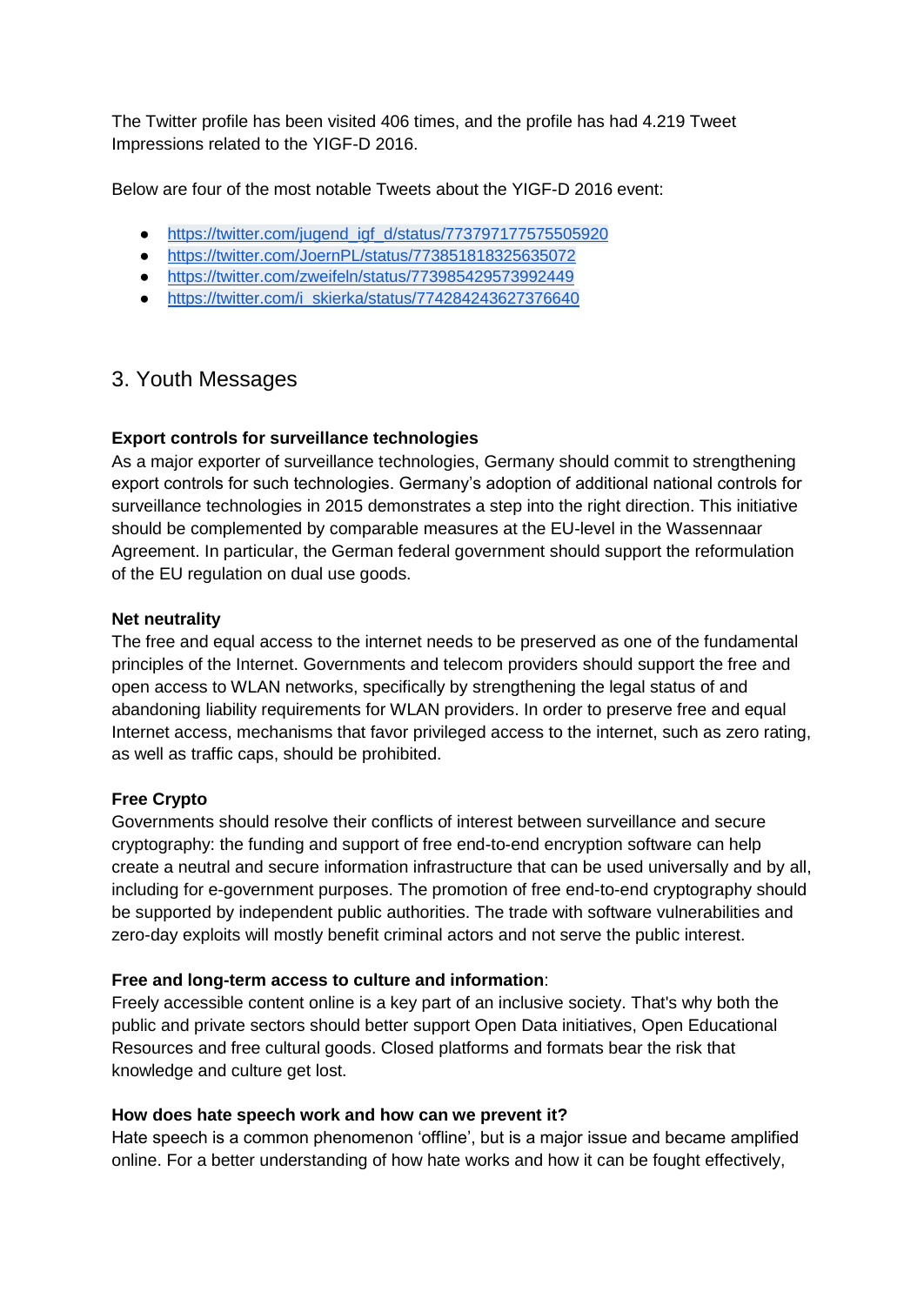we demand more research and projects in this field. The easy access to hate comments is an opportunity to research hate speech against groups and individuals.

### **Research on digital education**

We see the need for more research on the question how digital-only education can be used successfully compared to classical ways of teaching with physically present teachers. Which methods can be used and how could digital education be shaped to reduce existing barriers in today's education system?

### **Digital Literacy**

We demand digital literacy through education in the digital field. Particular important are issues such as encryption, a general understanding of computers, and data protection rights. They should only be conveyed by new educational concepts and a strengthened standing in curricula in schools as well as in companies.

### <span id="page-5-0"></span>4. Involvement of Youth representatives in IGF-D

As mentioned above, the IGF-D Steering Committee comprises four youth representatives (since 2017, from February 2016 to July 2017, the Steering Committee had two youth members) who are responsible for the organization of the YIGF-D. At the IGF-D 2016, the youth representatives at the time, Isabel Skierka and David Krystof, introduced their stakeholder group at the opening of the IGF-D and presented the youth messages of Berlin at the IGF-D closing panel. The YIGF-D participants participated in the IGF-D conference as audience members. In the future, we aim to strengthen their role at the IGF-D conference, for example with speed-dating sessions during the breaks between sessions.

Moreover, Steering Committee members Isabel Skierka and David Krystof hosted a panel at the IGF-D on encryption policy and lawful hacking. The panel discussed possibilities for law enforcement authorities to access encrypted content, as well as related legal, ethical and political questions and dilemmas. The panel was composed of four experts (two male, two female, representing all stakeholder groups) and a moderator. Isabel Skierka introduced the panel with a ten minute speech about encryption policy in Germany. The German digital policy publication heise.de covered the panel in the following article: [https://www.heise.de/newsticker/meldung/Crypto-Wars-Planungen-fuer-](https://www.heise.de/newsticker/meldung/Crypto-Wars-Planungen-fuer-Entschluesselungsbehoerde-unter-Beschuss-3317785.html)[Entschluesselungsbehoerde-unter-Beschuss-3317785.html.](https://www.heise.de/newsticker/meldung/Crypto-Wars-Planungen-fuer-Entschluesselungsbehoerde-unter-Beschuss-3317785.html)